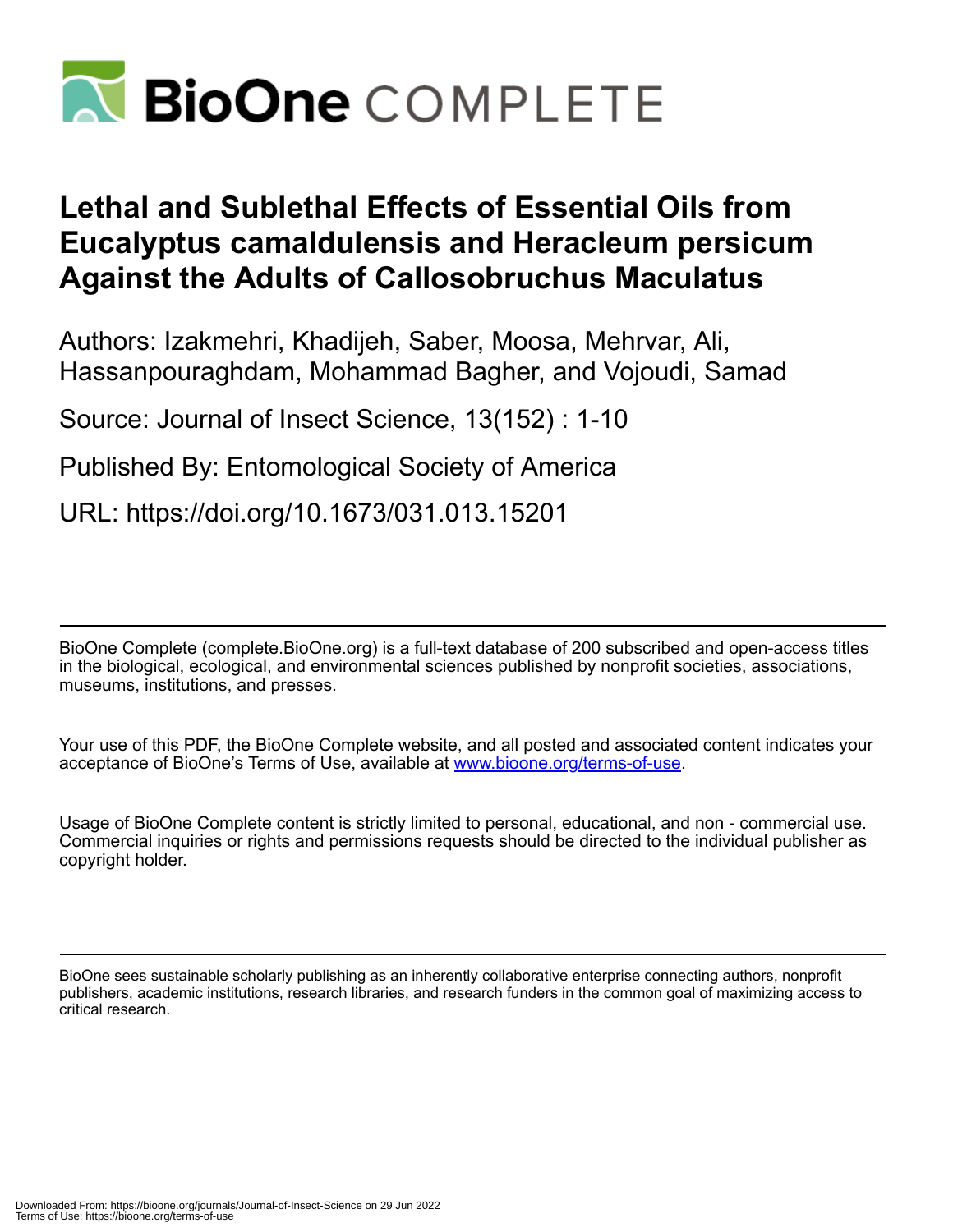

# **Lethal and sublethal effects of essential oils from** *Eucalyptus camaldulensis* **and** *Heracleum persicum* **against the adults of**  *Callosobruchus maculatus*

Khadijeh Izakmehri<sup>1a</sup>, Moosa Saber<sup>1b</sup>, Ali Mehrvar<sup>2</sup>, Mohammad Bagher Hassanpouraghdam<sup>3</sup>, and Samad Vojoudi<sup>1</sup>

<sup>1</sup>Department of Plant Protection, College of Agriculture, University of Maragheh, Maragheh, Iran 2<br><sup>2</sup>Department of Plant Protection, College of Agriculture, Agriculture, Shabid Madani University, To <sup>2</sup>Department of Plant Protection, College of Agriculture, Azarbaijan, Shahid Madani University, Tabriz, Iran <sup>3</sup>Department of Horticulture, College of Agriculture, University of Maragheh, Maragheh, Iran

# **Abstract**

The cowpea weevil, *Callosobruchus maculatus* F. (Coleoptera: Bruchidae), is an important pest of stored cowpea, *Vigna ungiculata* (L.) Walpers (Fabales: Fabaceae), with ample distribution in tropical and subtropical regions. Many plant essential oils have a broad-spectrum activity against pest insects, and these oils traditionally have been used in the protection of stored products. In this study, the lethal and sublethal effects of essential oils from *Eucalyptus camaldulensis* Dehnh. (Myrtales: Myrtaceae) and *Heracleum persicum* Desf. (Apiales: Apiaceae) were evaluated on the adults of *C. maculatus* at  $26 \pm 1^{\circ}$  C,  $70 \pm 5\%$  RH, and a photoperiod of 16:8 L:D. The LC<sub>50</sub> values of *E. camaldulensis* and *H. persicum* were 56.7 and 219.4 μL/L air after 12 hr and 26.1 and 136.4  $\mu$ L/L air after 24 hr of exposure, respectively. The LT<sub>50</sub> values of *E. camaldulensis* and *H.persicum* were 6.3 and 10.9 hr, respectively. The results showed that low lethal concentration  $(LC<sub>20</sub>)$  of essential oils negatively affected the longevity, fecundity, and fertility of female adults. The sex ratio of *C. maculatus* offspring was not significantly affected by essential oils. Therefore, these essential oils can be suggested for controlling *C. maculatus* in storage systems. The introduction of essential oils into storage systems could potentially decrease seed losses.

**Keywords:** botanicals, cowpea weevil, fecundity, fertility, fumigant effects

**Correspondence:** a kh.izakmehri88@gmail.com, **b** saber@maragheh.ac.ir

**Received:** 14 May 2012 **Accepted:** 31 December 2012 **Published:** 17 December 2013

**Copyright:** This is an open access paper. We use the Creative Commons Attribution 3.0 license that permits unrestricted use, provided that the paper is properly attributed. **ISSN:** 1536-2442 | Vol. 13, Number 152

#### **Cite this paper as:**

Izakmehri K, Saber M, Mehrvar A, Hassanpouraghdam MB, Vojoudi S. 2013. Lethal and sublethal effects of essential oils from *Eucalyptus camaldulensis* and *Heracleum persicum* against the adults of *Callosobruchus maculatus. Journal of Insect Science* 13:152. Available online: http://www.insectscience.org/13.152

Journal of Insect Science | http://www.insectscience.org 1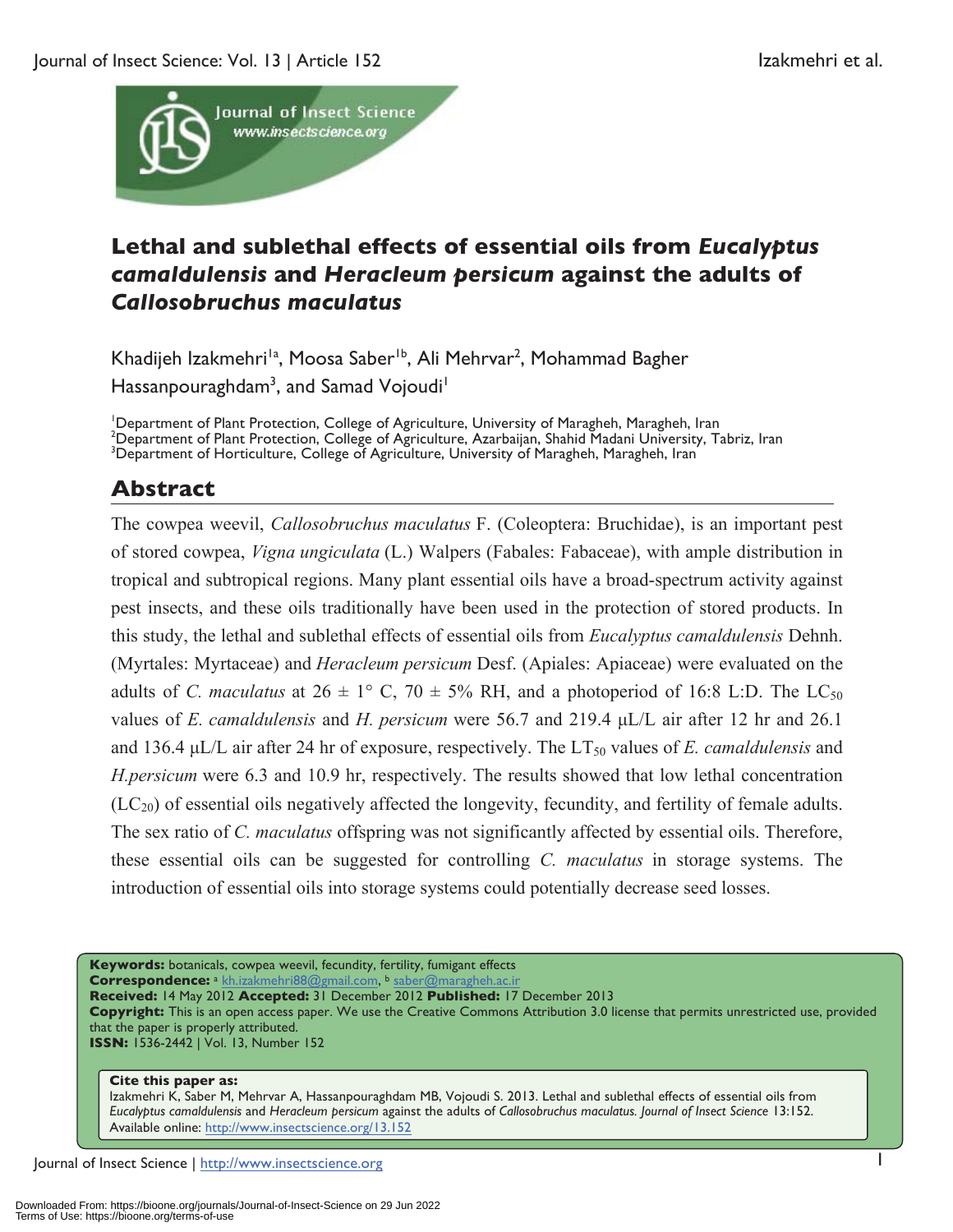# **Introduction**

The cowpea weevil, *Callosobruchus maculatus* F. (Coleoptera: Bruchidae), is an important pest of stored grains such as cowpea, lentil, chickpea, and other legumes, with ample distribution in tropical and subtropical regions, where those crops represent one of the main protein sources for humans (Keita et al. 2001; Appleby and Credland 2003; Lima et al*.* 2004). *C. maculatus* infests cowpea before harvest and causes quantitative and qualitative seed losses in storage facilities (Ajayi and Lale 2001; Lima et al. 2004; Erler et al*.* 2009). The cowpea weevil larvae feed inside the grain seeds and cause weight losses of up to 80% after six months in storage (Aboua et al*.* 2010). The control of this pest in storage systems mainly depends on insecticides and fumigants, such as deltamethrin, malathion, phosphine, and methyl bromide (Isman 2000; Ajayi and Lale 2001; Appleby and Credland 2003; Erler et al*.* 2009; Aboua et al*.* 2010; Manzoomi et al. 2010; Nyamador et al. 2010). However, the use of conventional insecticides and fumigant compounds has serious side effects, such as the development of insecticide resistance in the treated pest, toxic residue problems, toxicity to humans, and increasing costs of application (Aboua et al*.* 2010; Mollaei et al*.* 2011). Fumigation with synthetic insecticides has been used to control insects in commercial storage centers, but the availability and cost of these chemicals limit their common use by farmers (Ketoh et al*.* 2002). The use of methyl bromide was banned in many countries starting in 2004 due to its ozone depleting properties (Ketoh et al*.* 2002; Lee et al*.* 2008; Ayvaz et al*.* 2010). In addition, the environmental problems caused by overuse of pesticides have been a matter of concern for both scientists and the general public in recent years (Koul et al*.* 2008).

There is an urgent need to develop safe alternatives with the potential to replace the conventional insecticides and toxic fumigants used against stored-product insect pests (Ketoh et al*.* 2002; Jenkins et al*.* 2003; Mollaei et al*.* 2011). Some plant taxa, such as Myrtaceae, Lauraceae, Rutaceae, Lamiaceae, Asteraceae, Apiaceae, Cupressaceae, Poaceae, Zingiberaceae, and Piperaceae, are known to possess insecticidal properties owing to the essential oil fraction (Tripathi et al*.* 2009; Ayvaz et al*.* 2010). The biological activities of essential oils are influenced by the chemical composition and the bruchid insect developmental stage (Nyamador et al*.* 2010). Plant-derived materials are more readily biodegradable. Some are less toxic to mammals, may be more selective in action, and may slow the development of resistance (Rahman and Talukder 2006). Their other advantage is that they can be easily and cheaply produced by farmers and small-scale industries as crude or partially purified extracts (Keita et al*.* 2001; Rahman and Talukder 2006; Nyamador et al*.* 2010). Much research about managing *C. maculatus* with various essential oils has been conducted (Tripathi et al*.* 2003b; Ayvaz et al. 2010; Manzoomi et al*.* 2010; Zapata and Smagghe 2010). Most of the essential oil constituents are monoterpenoids and sesquiterpenoids. Essential oils from different plant species possess ovicidal, larvicidal, and repellent properties against various insect species and are regarded as environmentally compatible pesticides (Isman 2000). In addition to their lethal effect on adult and juvenile stages of insects, essential oils and their constituents also present different sublethal effects (Alzogaray et al*.* 2011). Botanicals used as insecticides presently constitute 1% of the world insecticide market (Ayvaz et al. 2010). It has been reported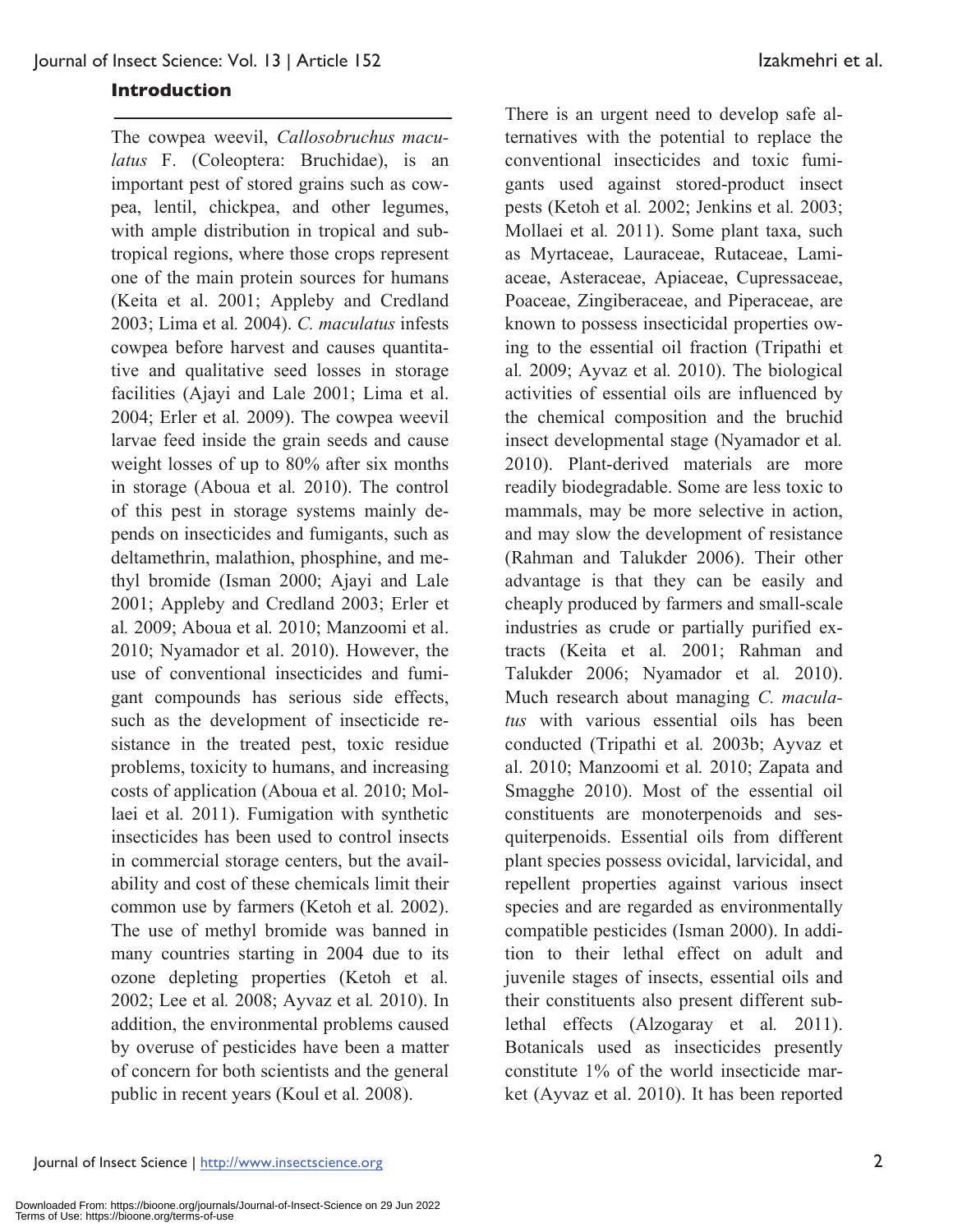that when mixed with stored grains, leaf, bark, seed powder, or oil, extracts of plants reduce the oviposition rate, suppress adult emergence of bruchids, and reduce the seed damage rate (Keita et al. 2001; Rahman and Talukder 2006).

The main aim of this study was to evaluate the lethal and sublethal effects of essential oils from the red river gum, *Eucalyptus camaldulensis* Dehnhardt (Myrtales: Myrtaceae), and golpar, *Heracleum persicum*  Destontaines (Apiales: Apiaceae), on *C*. *maculatus* under laboratory conditions. The sublethal effects of the essential oils, such as effects on fecundity, fertility, longevity, and sex ratio, were evaluated on *C. maculatus*.

## **Materials and Methods**

#### **Plant materials**

Foliage of *E. camaldulensis* and *H. persicum*  was collected during full flowering stage from Ramsar, Iran, in 2010. Plant materials were dried naturally on laboratory benches at room temperature  $(23-24^{\circ} \text{ C})$  for 5 days. The dried material was stored in sealed bags until essential oil was extracted. Dried leaves and seeds were employed for the essential oil extraction of *E. camaldulensis* and *H. persicum,* respectively (Negahban et al. 2006).

## **Extraction of essential oils**

A sample (50 g) of air-dried powdered plant material was extracted by the hydrodistillation technique during 3 hours in an all-glass clevenger-type apparatus (Hassanpouraghdam et al. 2009). The extracted crude essential oil was dried over anhydrous sodium sulphate and stored in a hermetically sealed glass flask with a rubber lid, covered with aluminum foil to protect the contents

from photo-conversion, and kept under refrigeration at 4° C until analysis.

#### **Insect rearing**

A culture of *C. maculatus* was obtained from the Department of Entomology, University of Tarbiat Modares, Iran, in 2011. The weevils were reared on cowpea for three generations. Fifty pairs of 1- or 2-day-old *C. maculatus* adults were then transferred and kept for 24 hr on 150 g seeds of *Vigna ungiculata* (L.) (Fabales: Fabaceae) in a plastic jar of 2000 mL volume in a growth chamber at  $26 \pm 1$ ° C,  $70 \pm 5\%$  RH, and a photoperiod of 16:8 L:D. The females laid eggs on these seeds, and their offspring completed their developmental stage within the cotyledons. Old seeds were replaced by new ones monthly to prevent crowding of the buchids. Under these conditions, the mean development time varied between 30 and 35 days. The adults were isolated after emergence and used either for the production of a new generation or for the rest of the experiments. Adult insects (< 24 hr old) were used for fumigant toxicity tests.

# **Evaluation of the essential oils fumigant insecticidal activity**

Bioassay tests were carried out to assess  $LC_{50}$  values. The concentration-setting experiments were conducted to determine the main concentrations needed for  $LC_{50}$  studies for both essential oils (Robertson et al. 2007). Essential oils were diluted with acetone. Filter paper (2 cm diameter) was soaked in pure oil at concentrations calculated to produce the fumigant. It was then put on the top of a glass vial, and a cloth mesh was used to prevent insects from direct contact with the oil. Ten adult insects (< 24 hr old) of *C. maculatus* were introduced into 33 mL glass bottles with screw lids. The main concentrations of the oils tested on *C. macu-*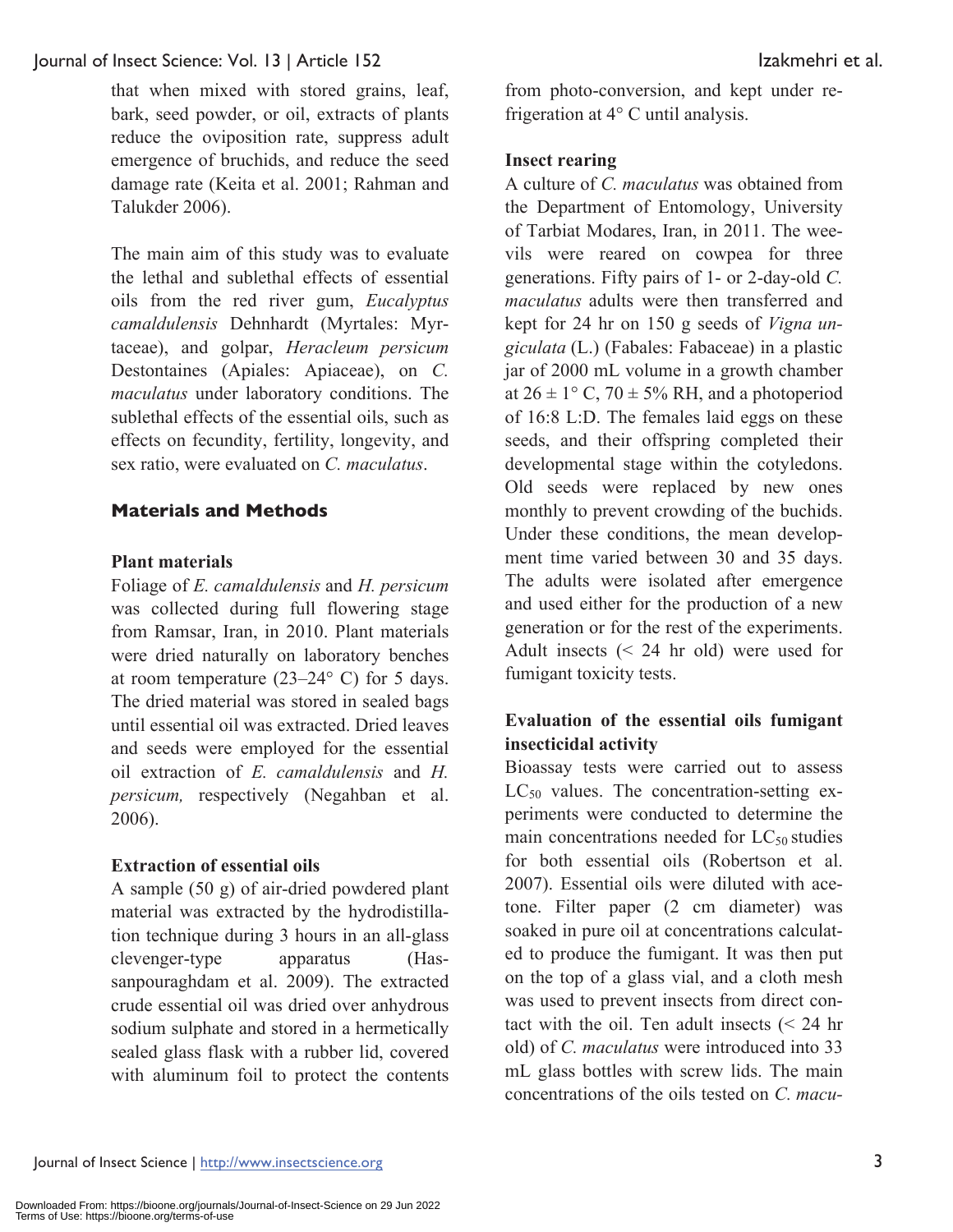*latus* were 18.2, 24.2, 30.3, 45.5, 60.6, 75.8, and 90.9 μL/L air for *E. camaldulensis* and 84.8, 121.2, 157.6, 193.9, 230.3, 266.7, and 303 μL/L air for *H. persicum* for 12 hr, and 6.1, 12.1, 18.2, 24.2, 30.3, 45.5, and 60.6 μL/L air for *E. camaldulensis* and 60.6, 90.9, 121.2, 151.5, 181.2, 212.1, and 242.4 μL/L air for *H. persicum* for 24 hr, respectively.

The control consisted of the same experimental unit without the addition of any substance. Each concentration consisted of three replications, and each bioassay test was replicated three times. Dead insects and those that appeared extremely lethargic or unable to maintain equilibrium were recorded as dead. In order to determine  $LC_{50}$ values, mortality was recorded after 12 and 24 hr. Data were analyzed using Probit analysis (SAS Institute 2002).

A bioassay was designed to determine the median effective time to cause mortality of 50% of test insects ( $LT_{50}$  value) at 60.6 and 242.4 μL/L air for *E. camaldulensis* and *H. persicum* respectively. These concentrations were used because they showed high mortality in the test, and usually the highest concentration of any bioassay test is used for calculating lethal time. Five pairs of newly emerged adults of *C. maculatus* were introduced into each 33 mL glass jar. The mortality was assessed by direct observation of the insects every 1, 3, 6, 9, 12, 15, 18, and 24 hr for up to the end point of mortality. The experiment was replicated three times. The data were analyzed using Proc Probit (SAS Institute 2002). The  $LC_{50}$  and  $LT_{50}$ values of the essential oils were considered significantly different if the fiducial limits did not overlap.

# **Sublethal effects**

To determine the sublethal effects of the *E. camaldulensis* and *H. persicum* oils, 50 female adults (< 24 hr old) of *C. maculatus*  were exposed to an  $LC_{20}$  of each essential oil for a period of 24 hr in jars. The  $LC_{20}$  was chosen as a low lethal concentration because it was almost close to the mortality threshold (30%) recommended for the use of essential oils in integrated pest management (Desneux et al, 2007). The concentrations equivalent to  $LC_{20}$  were 14.2 and 78.8  $\mu L/L$  air for *E*. *camaldulensis* and *H. persicum* oil, respectively. In control containers, no essential oil was used. The live insects in each bottle were counted 24 hr after initial exposure to either essential oil, transferred individually to a microtube with 1 cowpea seed, and then paired with a young male to ensure sufficient mating during their life span. The daily survival of each individual and the number of eggs laid by each female were recorded. Each individual was daily transferred into a new microtube with a new seed. The total number of eggs and the sex of the emerged beetles at adulthood were recorded as well.

The number of eggs laid, egg hatch rate, and offspring sex ratio were recorded for all individuals. The data were analyzed by analysis of variance with mean separation at a 5% level of significance by the least significant difference test.

# **Determination of oviposition deterrence**

The oviposition deterrence studies were performed by applying *E. camaldulensis* and *H. persicum* essential oils in specific doses of each on chickpea seeds, which were then kept with the controls. Each treatment was replicated three times. About 10 g of seeds were stored in glass jars (16  $\times$  8 cm), and two pairs (two female with two male) of newly emerged (< 24 hr old) *C. maculatus*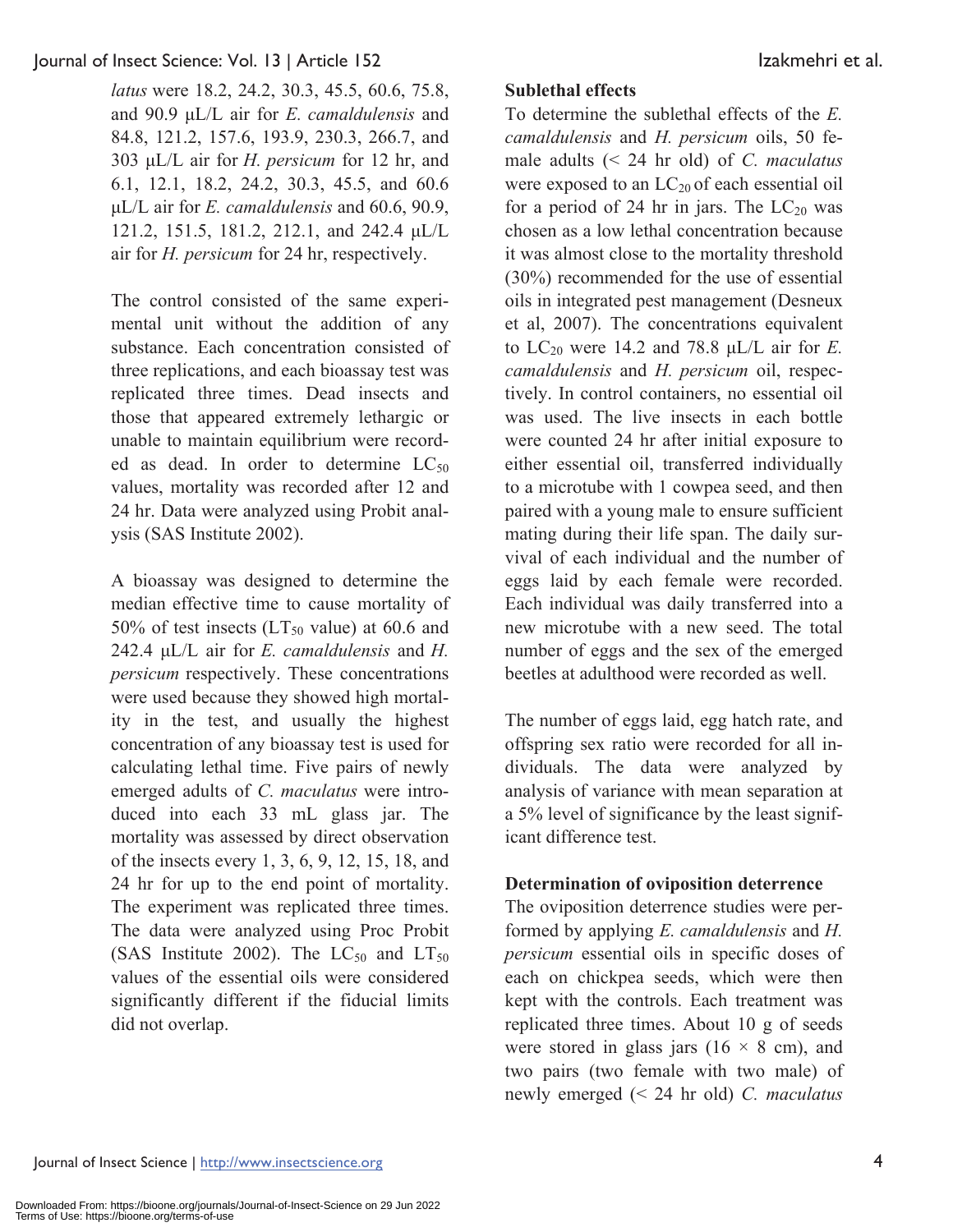**Table 1.** Fumigant toxicity of two essential oils, *Eucalyptus camaldulensis* and *Heracleum persicum*, on adult *Callosobruchus maculatus* after 12 and 24 hr.

| <b>Essential Oil</b>       | $\lceil$ Time (hr) $\lceil N \rceil$ | $ Slope \pm SE $          | $\sim^2$ | Lethal concentrations (uL/L air) |                                                                          |                      |
|----------------------------|--------------------------------------|---------------------------|----------|----------------------------------|--------------------------------------------------------------------------|----------------------|
|                            |                                      |                           |          | $LC_{20}$ (95% FL)               | $LC_{50}$ (95% FL)                                                       | $LC_{90}$ (95% FL)   |
| $Eucalyptus$ camaldulensis | 12                                   | $240$   $2.9 \pm 0.49$    | 35       | $29.09(20-35.5)$                 | $56.66(48.2 - 68.8)$                                                     | 156.66 (114.2-284.2) |
| Eucalyptus camaldulensis   | 24                                   | $ 240 3.25 \pm 0.52 $     | 38       | 14.24(10.17.9)                   | $26.06(22.1-30.6)$                                                       | $64.84(50.9-100)$    |
| Heracleum persicum         | 12                                   | $ 240 3.82 \pm 0.86 $     |          |                                  | 19.4   132.12 (89.1–159.1)   219.39 (188.5–265.2)   474.24 (355.2–960.1) |                      |
| Heracleum persicum         | 24                                   | $ 240 3.55 \pm 0.58 37.1$ |          |                                  | $78.78(56.1-95.5)$   136.36 (117.9-155.2)   313.03 (252.4-462.7)         |                      |

**Table 2.** LT50 values of two essential oils, *Eucalyptus camaldulensis* and *Heracleum persicum*, on adult *Callosobruchus maculatus*  after 24 hr.

| <b>Essential Oil</b>     | <b>Concentration</b> ( $\mu$ L/L air) Slope $\pm$ SE $\gamma^2$ |                      |                   |                 | $ LT_{20}(\text{hr}) (95\% \text{ FL}) LT_{50}(\text{hr}) (95\% \text{ FL}) LT_{50}(\text{hr}) (95\% \text{ FL}) $ |
|--------------------------|-----------------------------------------------------------------|----------------------|-------------------|-----------------|--------------------------------------------------------------------------------------------------------------------|
| Eucalyptus camaldulensis | 60.6                                                            | $2.45 \pm 0.39$ 38.7 | $2.84(1.5-4.06)$  | $6.26(4.5-7.9)$ | $\vert$ 20.83 (15.9–32.1)                                                                                          |
| Heracleum persicum       | 242.42                                                          | $4.43 \pm 0.83$ 28.3 | $7.06(4.7 - 8.7)$ |                 | $10.93(8.9-12.5)$ $21.27(17.9-29.05)$                                                                              |

Table 3. Sublethal effects of LC<sub>20</sub> values of two essential oils, *Eucalyptus camaldulensis* and *Heracleum persicum*, on longevity and sex ratio of *Callosobruchus maculatus.* 

| <b>Essentials Oil</b>    | $(\mu L/L \text{ air})$  | $(\text{day} \pm \text{SE})$ | longevity rate $(\% )$ | Concentration Female longevity Mean reduction in female Sex ratio (male/female+male)<br>$(% \pm SE)$ |
|--------------------------|--------------------------|------------------------------|------------------------|------------------------------------------------------------------------------------------------------|
| Eucalyptus camaldulensis | 14.24                    | $5.41 \pm 0.17$ b            | 28.44                  | $0.44 \pm 0.03$ a                                                                                    |
| Heracleum persium        | 78.78                    | $5.52 \pm 0.21$ b            | 26.98                  | $0.53 \pm 0.04$ a                                                                                    |
| Control                  | $\overline{\phantom{a}}$ | $7.56 \pm 0.25$ a            |                        | $0.51 \pm 0.03$ a                                                                                    |

Means within a column followed by different letters are significantly different (Fisher's protected least significant difference, *p* = 0.05).

**Table 4.** Sublethal effects of LC20 values of two essential oils, *Eucalyptus camaldulensis* and *Heracleum persicum*, on fecundity and fertility of *Callosobruchus maculatus.* 

|           | <b>Essential Oil</b>                                                                                                                    | <b>Concentration</b><br>$(\mu L/L \text{ air})$ | Fecundity<br>$  (eggs/female) (n \pm SE)   fecundity rate (%)  $ |       | Mean reduction in Fertility (egg hatching) Mean reduction in<br>$(% \pm SE)$ | fertility rate $(\%)$ |  |
|-----------|-----------------------------------------------------------------------------------------------------------------------------------------|-------------------------------------------------|------------------------------------------------------------------|-------|------------------------------------------------------------------------------|-----------------------|--|
|           | Eucalyptus camaldulensis                                                                                                                | 14.24                                           | $51.48 \pm 0.17$ b                                               | 27.58 | $44.22 \pm 2.46$ b                                                           | 14.71                 |  |
|           | Heracleum persium                                                                                                                       | 78.78                                           | $42.95 \pm 3.13c$                                                | 39.58 | $40.87 \pm 2.34$ b                                                           | 29.26                 |  |
|           | Control                                                                                                                                 |                                                 | $71.09 \pm 2.25$ a                                               |       | $51.58 \pm 2.14$ a                                                           |                       |  |
|           | Means within a column followed by different letters are significantly different (Fisher's protected least significant difference, $p =$ |                                                 |                                                                  |       |                                                                              |                       |  |
| $0.05$ ). |                                                                                                                                         |                                                 |                                                                  |       |                                                                              |                       |  |

were introduced in each container. Untreated seeds were used as controls. After 15 days, the number of eggs laid on treated and control seeds were recorded, and the percentage of oviposition deterrence was calculated by using the following formula:

# Oviposition deterrence =  $(1 - \frac{NE_t}{NE_c})100$

Where  $NE<sub>t</sub>$  = Number of eggs laid on treated seeds, and  $NE<sub>c</sub>$  = Number of eggs laid on control seeds

## **Results**

# **Evaluation of the essential oils fumigant insecticidal activity**

Experiments were conducted to determine whether the insecticidal activity of *E. camaldulensis* and *H. persicum* oils against *C. maculatus* adults was attributable to fumigant action. In all cases, a considerable difference in the mortality of insects to essential oil vapors was observed with different concentrations and times. The  $LC_{50}$ values indicated that *E. camaldulensis* oil was more effective than *H. persicum* oil at both 12 and 24 hr exposure (Table 1). The  $LT_{50}$  results of insecticides are shown in Table 2. These results showed that *E. camaldulensis* oil affected the insects faster than *H. persicum* oil*.*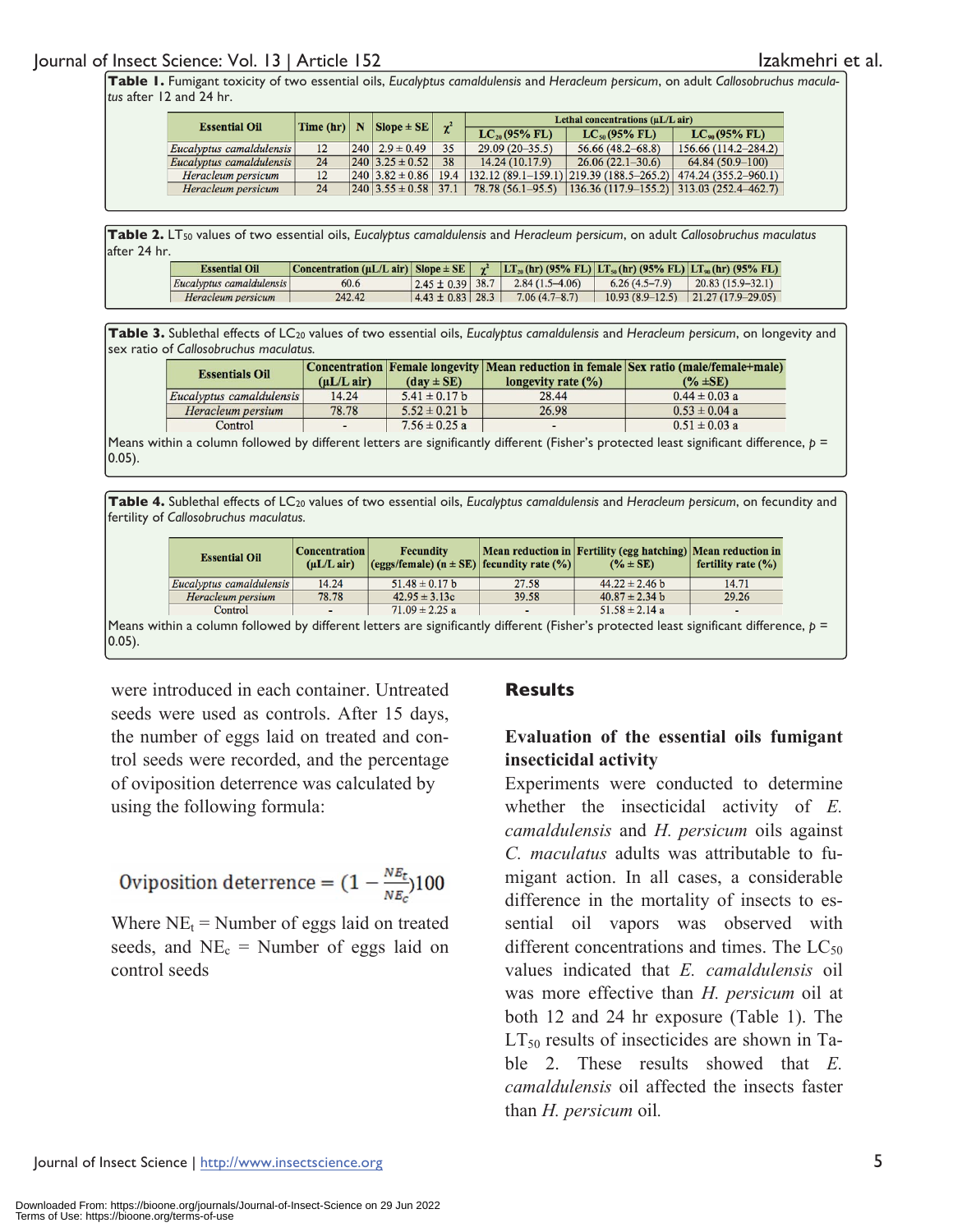





#### **Sublethal effects**

The sublethal effects of the essential oils on longevity, fecundity, fertility, and sex ratio of *C. maculatus* females are shown in Tables 3 and 4. The longevity, fecundity, and fertility of female adults were affected significantly by the essential oils, but sex ratio was not (longevity:  $F = 32.2$ ; df = 2; *p* = 0.0001; fecundity: *F* = 25.2; df = 2; *p* = 0.0001; fertility: *F* = 12.5; df = 2; *p* = 0.0001; sex ratio: *F* = 1.76; df = 2; *p* = 0.181). Adult longevity was reduced by 28.4% and 27% by essential oils of *E. camaldulensis* and *H. persicum* respectively compared to the control. Female fecundity was affected significantly and reduced by 27.6% and 39.6% in *E. camaldulensis* and *H. persicum* treatments, respectively. Both essential oils had a significant effect on the oviposition behavior of *C. maculatus* adults. Daily adult female progeny production is shown in Figure 1.

#### **Oviposition deterrence**

The mean percentage of oviposition deterrence of *C. maculatus* after exposure to different concentrations of essential oils is shown in Figure 2. Concentrations of *E. camaldulensis* had significant oviposition deterrence effects, but there was not a significant difference between the concentrations. *E. camaldulensis* showed a higher oviposition deterrent property compared to *H. persicum* (F = 18.8, df = 5,  $p < 0.001$ ) *H. persicum* showed a significant effect on adult oviposition ( $F = 18.8$ ; df = 5;  $p = 0$ .) 001), and the effects were increased by increasing the concentration.

## **Discussion**

Essential oils are phytochemicals with large insecticidal activities (Lee et al. 2008; Chu et al. 2011). Due to their high volatility under ambient temperatures, they have fumigant activity that might be important for controlling stored-product insect pests (Tripathi et al. 2002; Tripathi et al*.* 2003a; Ayvaz et al*.* 2010). In our study, the crude hydrodistilled essential oils obtained from *E. camaldulensis* and *H. persicum* showed potential insecticidal activity against adult *C. maculatus*. The fumigant activity of *E. camaldulensis* essential oil was higher than *H. persicum.* The insecticidal activity of the essential oils usually varies depending on the stage of the insect, the species, and the plant origin of the essential oil that would be attributed to the diverse chemical composition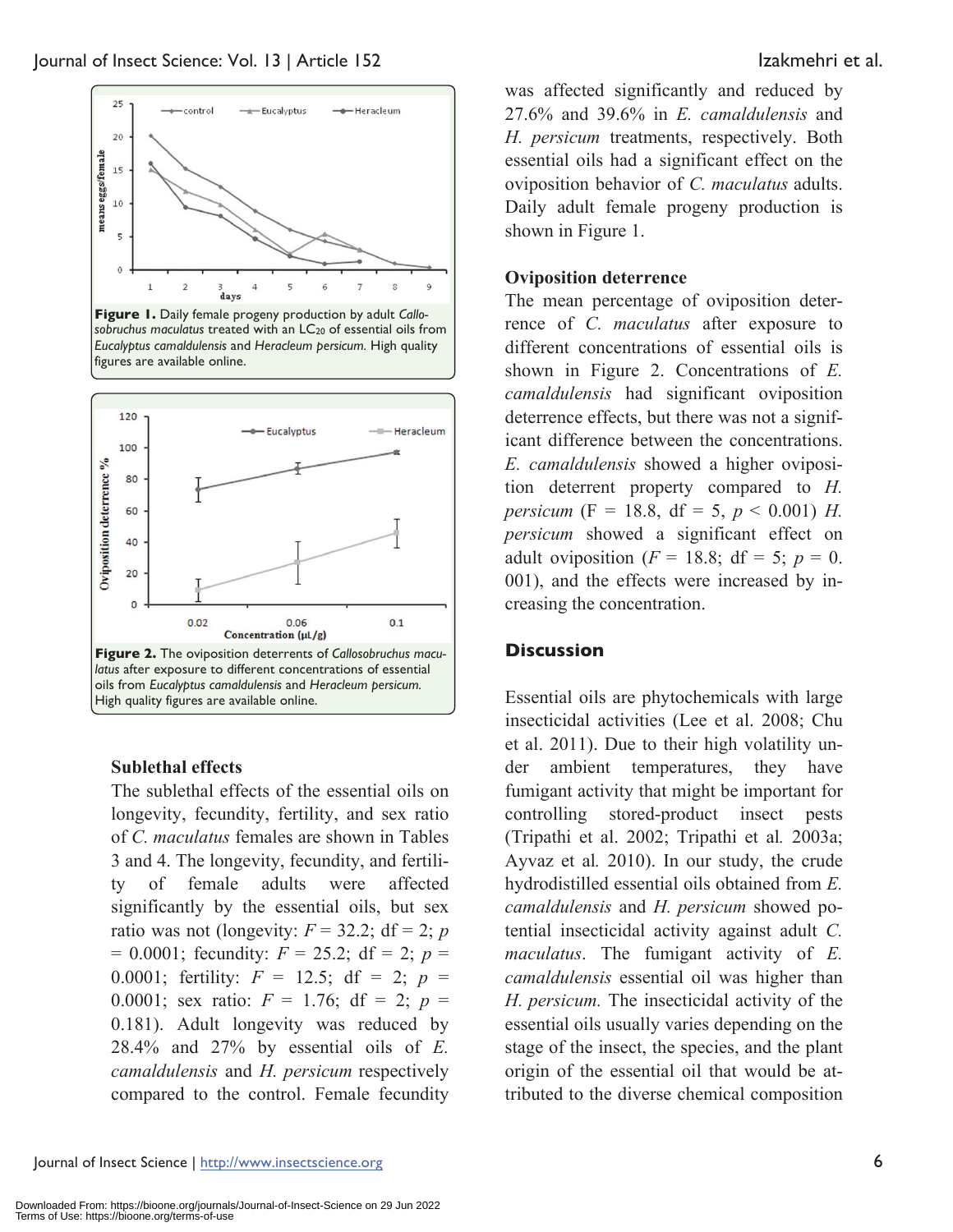of the oils and the interactions that may occur between the individual components of the mixture (Negahban et al. 2006; Ayvaz et al*.* 2010; Alzogaray et al. 2011). Lee et al*.* (2008) evaluated the toxicity of two cassia and four cinnamon oils on adult *Sitophilus oryzae* by residual and vapor toxicity bioassays. In residual bioassay, cassia and cinnamon oils exhibited good insecticidal activity. Their results showed that the toxicity of the compounds was largely due to their action in the vapor phase. The fumigant toxic effects of different essential oils were assessed on the adults of *C. maculatus* as well (Keita et al. 2001; Raja and William 2008; Aboua et al. 2010). Srivastava et al. (1988) reported that eucalyptus oil effectively prevented the oviposition of insects. Tripathi et al*.* (2002) showed the contact and fumigant controlling effect of the leaf essential oil of *Curcuma longa* (Var. Ch-66) on three stored-product beetles, *Rhyzopertha dominica* (lesser grain borer), *Sitophilus oryzae* (rice weevil), and *Tribolium castaneum*  (red flour beetle). They showed that *C. longa*  leaf oil reduced the growth rate and food consumption in adults of *R. dominica* and *S. oryzae*, and larvae and adults of *T. castaneum.*

In our study, sub-lethal doses of *E. camaldulensis* and *H. persicum* essential oils reduced the longevity and fecundity of *C. maculatus.*  The longevity and fecundity of adult females were affected significantly by the essential oils. The effect of essential oils on fecundity was more pronounced, and hence there was a significant difference in fertility between the control and the treatments. Female fertility was reduced by 14.7% and 21.2% in *E. camaldulensis* and *H. persicum* treatments*,* respectively. Both oils had a significant effect on the oviposition behavior of *C. maculatus* adults. Ketoh et al*.* (2002)

showed the susceptibility of the bruchid *C. maculatus* and its parasitoid *Dinarmus basalis* to essential oils from *Cymbopogon nardus*, *Cymbopogon schoenanthus*, and *Ocimum basilicum*. They also noted that after exposure of *C. maculatus* females to the concentration of 0.5 µL/L of the essential oils, the fecundity and adult longevity were significantly reduced compared to the control. Keita et al. (2001) showed the essential oils from *Ocimum basilicum* and *O. gratissimum* affected the egg hatch rate and emergence of adult *C. maculatus.*

In the present study, oviposition was significantly reduced by *E. camaldulensis* oil, and was also significantly reduced by *H. persicum* oil*.* Oviposition deterrence of different concentration levels of oil of *E. camaldulensis* was more than 50% on the pest. Singh (2011) studied the effects of plant products on oviposition deterrence of *C. maculatus.*  The different doses of the essential oils showed oviposition deterrence ranged from 44.2 to 47.4%. The mean oviposition deterrent property ranged from 45.01 to 48.40%, depending on whether it was plant extracts or powders.

These results indicated that *E. camaldulensis* and *H. persicum* essential oils can be considered as useful alternatives for insect control chemicals. Most essential oils have environmentally friendly properties and can be considered as reduced-risk pesticides. However, for the practical use of these plant essential oils, further studies on their safety to human health are necessary. In addition, research on the different formulations may lead to improvements in the effectiveness of repellency and potency in fumigant activity against insects of economic importance. Overall, the present study indicated that both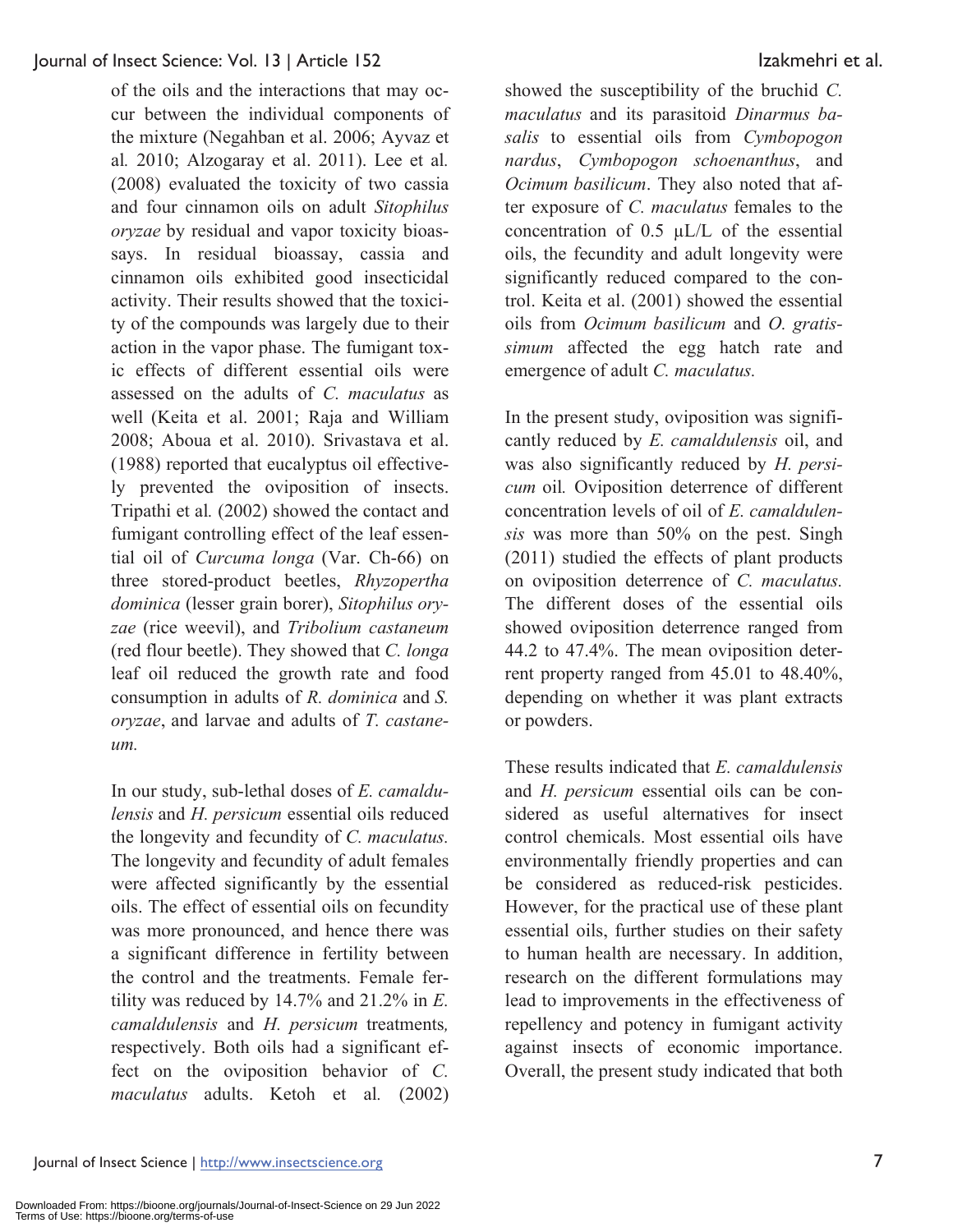the essential oils tested had high potential for controlling *C. maculatus.* 

# **References**

Aboua LR, Seri-Kouassi BP, Koua HK. 2010. Insecticidal activity of essential oils from three aromatic plants on *Callosobruchus maculatus* F. in Côte D'ivoire. *European Journal of Scientific Research* 39(2): 243–250.

Ajayi FA, Lale NES. 2001. Susceptibility of unprotected seeds and seeds of local bambara groundnut cultivars protected with insecticidal essential oils to infestation by *Callosobruchus maculatus* (F.) (Coleoptera: Bruchidae). *Journal of Stored Products Research* 37: 47–62.

Alzogaray RA, Lucia A, Zerba EN, Masuh HM. 2011. Insecticidal Activity of Essential Oils From Eleven *Eucalyptus* spp. and Two Hybrids: Lethal and Sublethal Effects of Their Major Components on *Blattella germanica. Journal of Economic Entomology* 104(2): 595–600.

Appleby JH, Credland PF. 2003. Variation in Responses to Susceptible and Resistant Cowpeas Among West African Populations of C*allosobruchus maculates* (Coleoptera: Bruchidae). *Journal of Economic Entomology* 96(2): 489–502.

Ayvaz A, Sagdic O, Karaborklu S, Ozturk I. 2010. Insecticidal activity of the essential oils from different plants against three stored-product insects. *Journal of Insect Science* 10:21. Available online: http://www.insectscience.org/10/21

Chu SS, Wang CF, Du SS, Liu SL, Liu ZL. 2011. Toxicity of the essential oil of *Illicium*  *difengpi* stem bark and its constituent compounds towards two grain storage insects*. Journal of Insect Science* 11:152. Available online: http://www.insectscience.org/11.152

Desneux N, Decourtye A, Delpuech JM. 2007. The sublethal effects of pesticides on beneficial arthropods. *Annual Review of Entomology* 52: 81–106

Erler F, Ceylan F, Erdemir T, Toker C. 2009. Preliminary results on evaluation of chickpea, *Cicer arietinum*, genotypes for resistance to the pulse beetle, *Callosobruchus maculatus*. *Journal of Insect Science* 9:58. Available online: http://www.insectscience.org/9.58

Hassanpouraghdam MB, Shalamzari MS, Sepehri N. 2009. GC / MS analysis of *Echinophora platyloba* DC. essential oil from Northwest Iran: a potential source of (Z)-β-ocimene and α-phellandrene. *Chemija* 20(2): 120–123.

Isman MB. 2000. Plant essential oils for pest and disease management. *Crop Protection*  19: 603–608.

Jenkins DA, Dunkel FV, Gamby KT. 2003. Storage Temperature of Neem Kernel Extract: Differential Effects on Oviposition Deterrency and Larval Toxicity of *Callosobruchus maculatus* (F.) (Coleoptera: Bruchidae). *Environmental Entomology* 32(6): 1283–1289.

Keita SM, Vincent C, Schmit JP, Arnason JT, Belanger A. 2001. Efficacy of essential oil of *Ocimum basilicum* L. and *O. gratissimum* L. applied as an insecticidal fumigant and powder to control *Callosobruchus maculatus* (Fab.)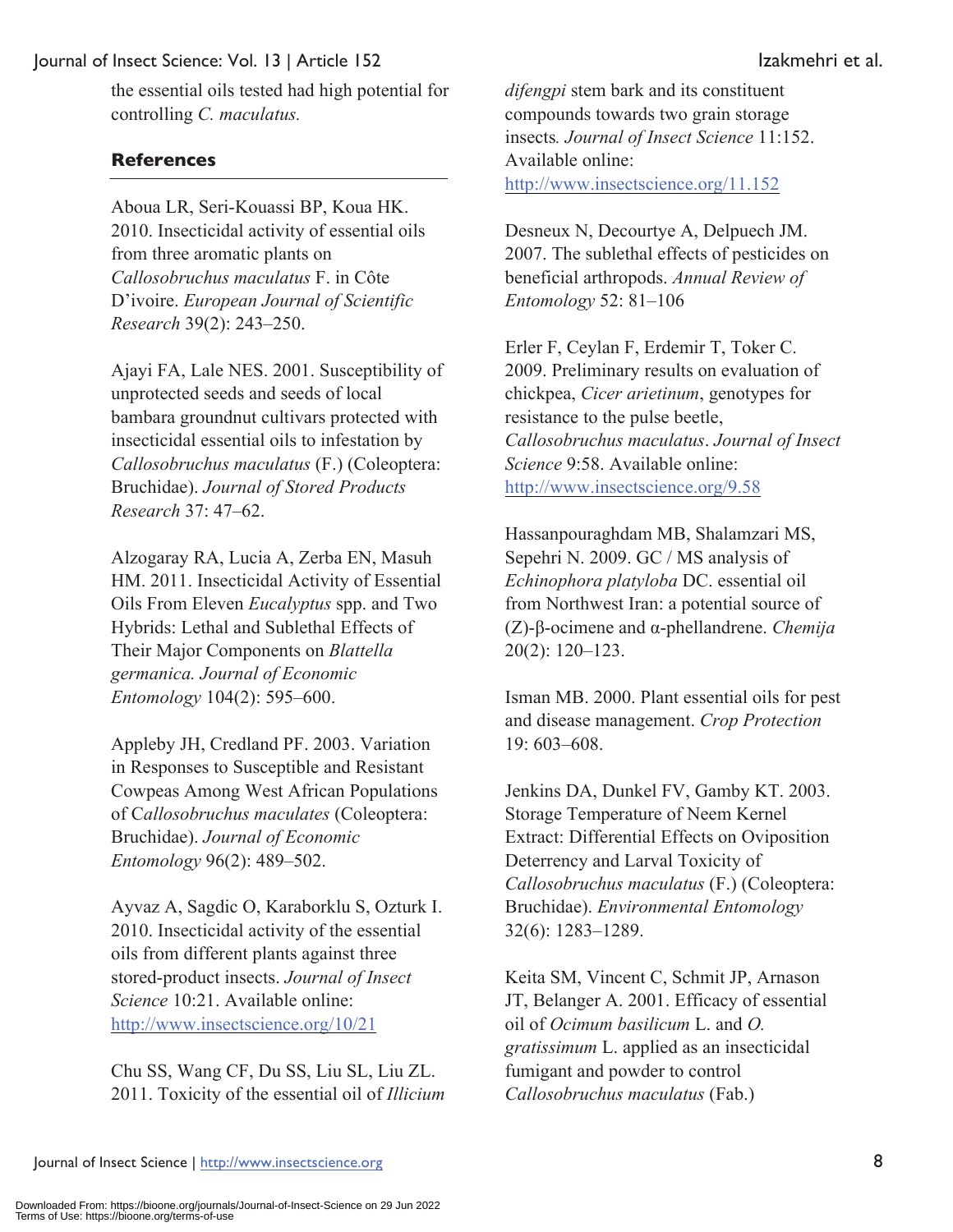(Coleoptera: Bruchidae). *Journal of Stored Products Research* 37(4): 339–349.

Ketoh GK, Glitoh AI, Huignard J. 2002. Susceptibility of the bruchid *Callosobruchus maculates* (Coleoptera: Bruchidae) and its parasitoid *Dinarmus basalis* (Hym.; Pteromalidae) to three essential oils. *Journal of Economic Entomology* 95(1): 174–182.

Koul O, Walia S, Dhaliwal GS. 2008. Essential Oils as Green Pesticides: Potential and Constraints. *Biopesticides International* 4(1): 63–84.

Lee EJ, Kim JR, Choi DR, Ahn YJ. 2008. Toxicity of cassia and cinnamon oil compounds and cinnamaldehyde-related compounds to *Sitophilus oryzae* (Coleoptera: Curculionidae). *Journal of Economic Entomology* 101(6): 1960–1966.

Lima MPL, Oliveira JV, Barros R, Torres JB. 2004. Alternation of Cowpea Genotypes Affects the Biology of *Callosobruchus maculatus* (FABR.)(Coleoptera: Bruchidae). *Scientia Agricola* 61(1): 27–31.

Manzoomi N, Ganbalani GN, Dastjerdi HR, Fathi SAA. 2010. Fumigant toxicity of essential oils of *Lavandula officinalis*, *Artemisia dracunculus* and *Heracleum persicum* on the adults of *Callosobruchus maculatus* (Coleoptera: Bruchidae). *Munis Entomology and Zoology* 5(1): 118–122.

Mollaei M, Izadi H, Dashti H, Azizi M, Ranjbar Karimi R. 2011. Bioactivity of essential oil from *Satureja hortensis*  (Laminaceae) against three stored-product insect species. *African Journal of Biotechnology* 10(34): 6620–6627.

Negahban M, Moharramipour S, Sefidkon F. 2006. Chemical Composition and Insecticidal Activity of *Artemisia scoparia* Essential Oil against Three Coleopteran Stored-Product Insects. *Journal of Asia-Pacific Entomology* 9(4): 1–8.

Nyamador WS, Ketoh GK, Amévoin K, Nuto Y, Koumaglo HK, Glitho IA. 2010. Variation in the susceptibility of two *Callosobruchus* species to essential oils. *Journal of Stored Products Research* 46: 48–51.

Rahman A, Talukder FA. 2006. Bioefficacy of some plant derivatives that protect grain against the pulse beetle, *Callosobruchus maculatus*. *Journal of Insect Science* 6:3. Available online: http://www.insectscience.org/6.3

Raja M, John William S. 2008. Impact of volatile oils of plants against the cowpea beetle *Callosobruchus maculates* (FAB.) (Coleoptera: Bruchidae). *International Journal of Integrative Biology* 2(1): 62–64.

SAS Institute. 2002. *The SAS system for Windows*. SAS Institute.

Singh R. 2011. Evaluation of some plant products for their oviposition deterrent properties against the *Callosobruchus maculatus* (F.) on chik pea seeds. *International Journal of Pharmaceutical Studies and Research* 2(2): 25–28.

Srivastava S, Gupta KC, Agrawal A. 1988. Effect of plant product on *Callosobruchus chinensis* infestation on red gram. *Seed Research* 16(1): 98–101.

Tripathi AK, Upadhyay S, Bhuiyan M, Bhattacharya PR. 2009. A review on